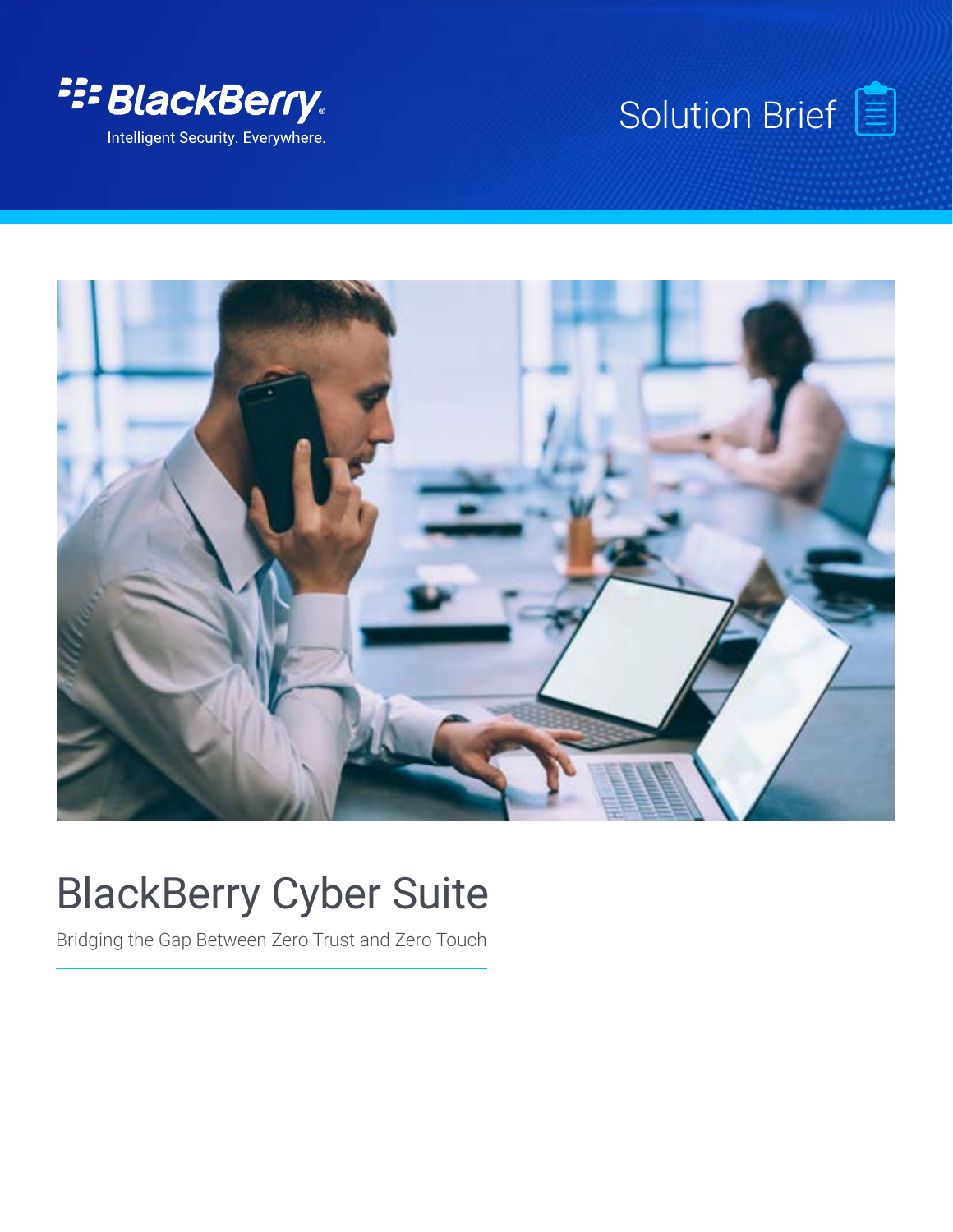The challenge of securing and protecting data and endpoints is not a new requirement, but today it is more important than ever. With a rapidly expanding attack surface created by the proliferation of new types of endpoints ranging from mobile to the Internet of Things (IoT) coupled with a wave of remote global workers, you've got a perfect storm. The concept and implementation of a Zero Trust framework has never been more important as securing and protecting endpoints and data goes hand in hand with Zero Trust.

Zero Trust was created to address de-perimeterization, or the erosion of the corporate network perimeter. With the consumerization of technology and the rise of cloud-based apps CISO's had to change their approach to assume that no traffic within an organization's network was any more trustworthy than traffic coming in from the outside. Zero Trust is all about establishing trust and limiting access. It is about ensuring you have a trusted user on a trusted device while limiting access to the data and apps needed for that person to do their job. Balancing the requirements of Zero Trust and worker productivity was hard enough before March 2020 when organizations moved their global workforce to a work-from-home model overnight. In turn, it has prioritized Zero Trust and business continuity to the top of the list of challenges that must be solved for.

The components of BlackBerry Cyber Suite work in concert as a foundation for a Zero Trust enterprise security architecture.

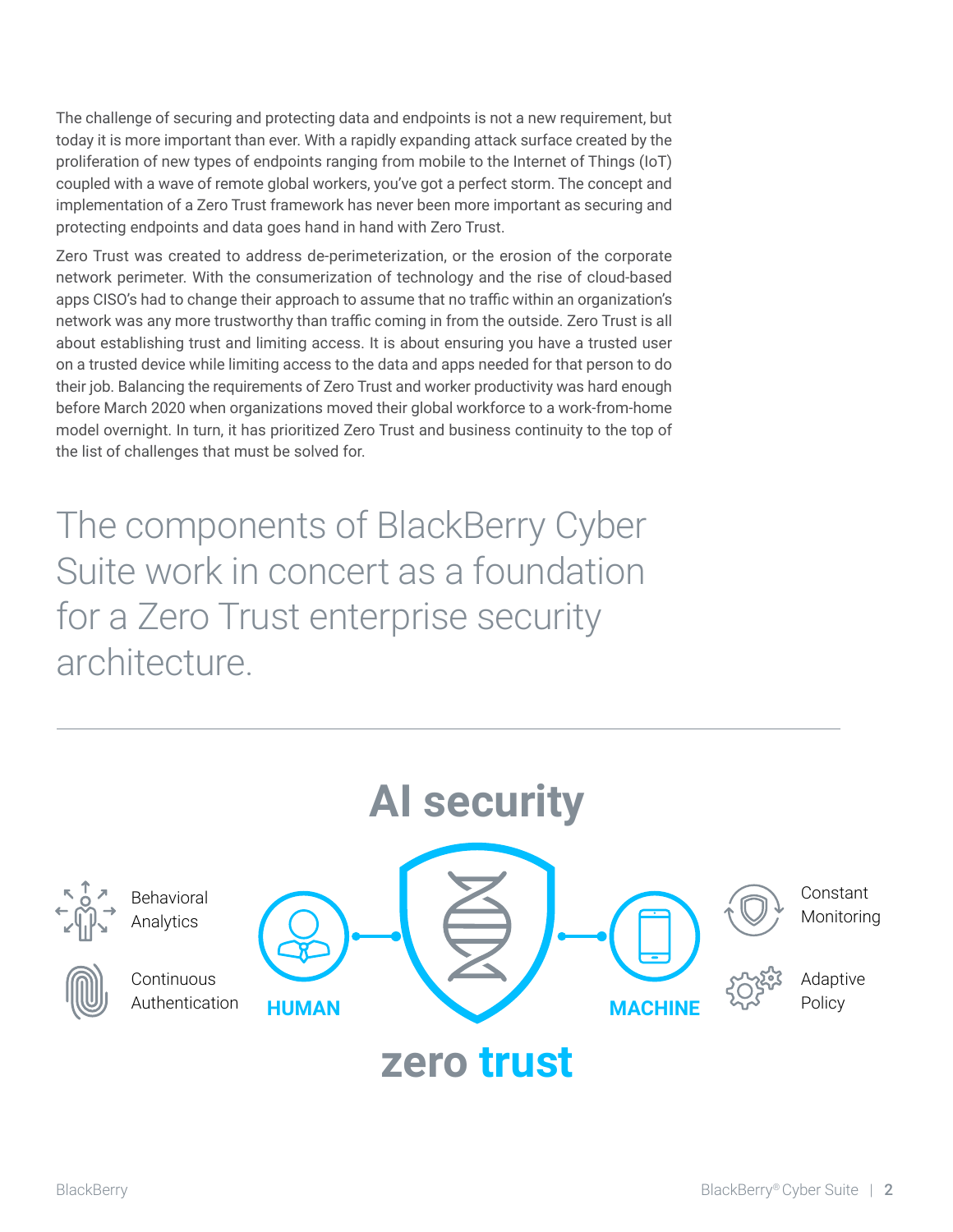### **How BlackBerry addresses these issues:**

The BlackBerry® Cyber Suite is a purposefully designed set of security controls offering a Zero Trust framework that is minimally invasive (Zero Touch) user experience. The BlackBerry Cyber Suite is an integrated set of state-of-the-art security controls and processes that provide a foundation for a Zero Trust security architecture with security controls that span from traditional endpoints to mobile to IoT devices.

The components of BlackBerry Cyber Suite work in concert as a foundation for a Zero Trust enterprise security architecture. Advanced Zero Trust practitioners across all segments have found that adopting this architecture has resulted in several benefits, including:

- **•** Improved security posture with enhanced visibility and greater control providing superior risk mitigation
- **•** Securing and managing all attack surfaces from laptops and servers to mobile to IoT devices
- **•** Save time and money with a unified platform that is easy to deploy and easy to manage
- **•** BlackBerry Cyber Suite results in accelerated speed and agility for the security team while providing better visibility across a diverse IT infrastructure.

# *BlackBerry Cyber Suite*

| <b>COMPONENT</b>                                      | <b>DESCRIPTION</b>                                                                                                                                                                                                                                                                                                                                     |
|-------------------------------------------------------|--------------------------------------------------------------------------------------------------------------------------------------------------------------------------------------------------------------------------------------------------------------------------------------------------------------------------------------------------------|
| <b>Endpoint Protection</b>                            | Leveraging artificial intelligence (AI) and machine learning<br>capabilities, BlackBerry® Protect provides automated malware<br>prevention, application and script control, memory protection, and<br>device policy enforcement. It predicts and prevents cyber-attacks<br>with unparalleled effectiveness, ease of use, and minimal system<br>impact. |
| <b>Endpoint Detection and</b><br><b>Response</b>      | BlackBerry® Optics extends the threat prevention delivered by<br>BlackBerry® Protect by using artificial intelligence to prevent<br>security incidents. It provides true AI incident prevention, root<br>cause analysis, smart threat hunting, and automated detection<br>and response capabilities.                                                   |
| <b>Mobile Threat Defense</b>                          | BlackBerry Protect Mobile detects advanced malicious threats at<br>the device and application levels. It leverages advanced AI-driven<br>threat protection to stop malicious cyberattacks across all your<br>mobile devices                                                                                                                            |
| <b>User &amp; Entity Behavior</b><br><b>Analytics</b> | BlackBerry® Persona creates trust based on biometrics, app<br>usage, and network and process invocation patterns. It uses<br>adaptive risk scoring and dynamic policy adaption across mobile<br>devices to provide continuous authentication.                                                                                                          |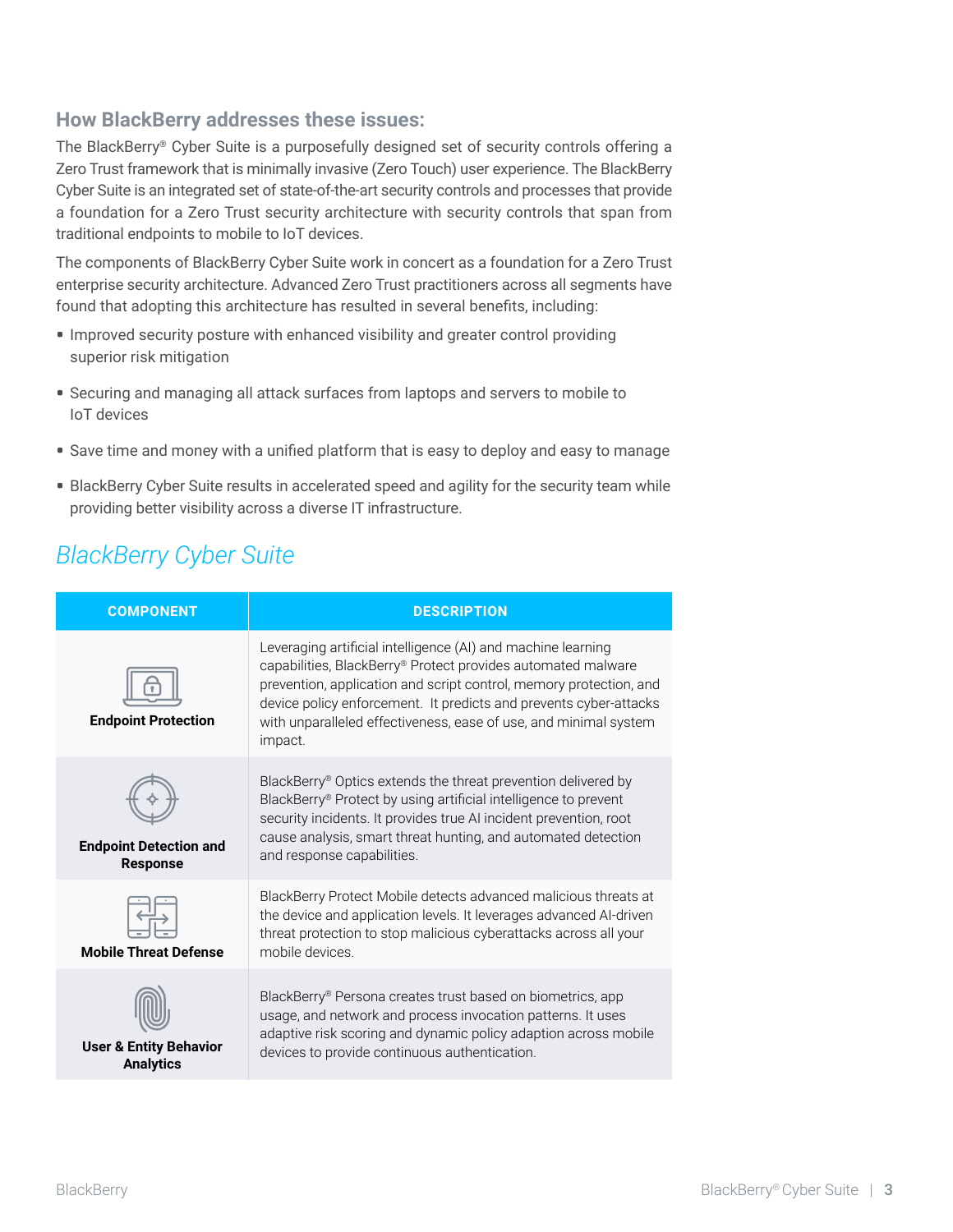# **Endpoint Protection**



BlackBerry® Protect uses an automated, prevention-first approach to stop malware from executing on an organization's endpoints. It prevents breaches including polymorphic ransomware, zero-day attacks, and other malware including the safeguards to prevent script-based, file-less, memory,

and external device-based attacks. BlackBerry Protect does this without user or admin intervention, a cloud connection, signatures, heuristics, or sandboxes.

### **Capabilities**

#### **Malware Execution Controls**

- **•** The core protection technology that leverages artificial intelligence and machine learning to detect and prevent malware
- **•** Protects Microsoft® Windows®, macOS®, and Linux® environments

#### **Device Usage Policy Enforcement**

- **•** Control the use of USB mass storage devices
- **•** Prevent data theft via removable media

#### **Application Control**

- **•** Lock down fixed-function devices and restrict changes
- **•** Prevents the addition of new applications

#### **Memory Protection**

- **•** Proactively identify and stop memory-based attacks
- **•** Allows for granular exclusions and enhanced troubleshooting and reporting

#### **Script Control**

- **•** Stop unauthorized scripts from running
- **•** Greater admin control with granular whitelisting and safelist capabilities
- **•** Includes parenting controls that allow you to block a script like PowerShell unless it is run in a specific application.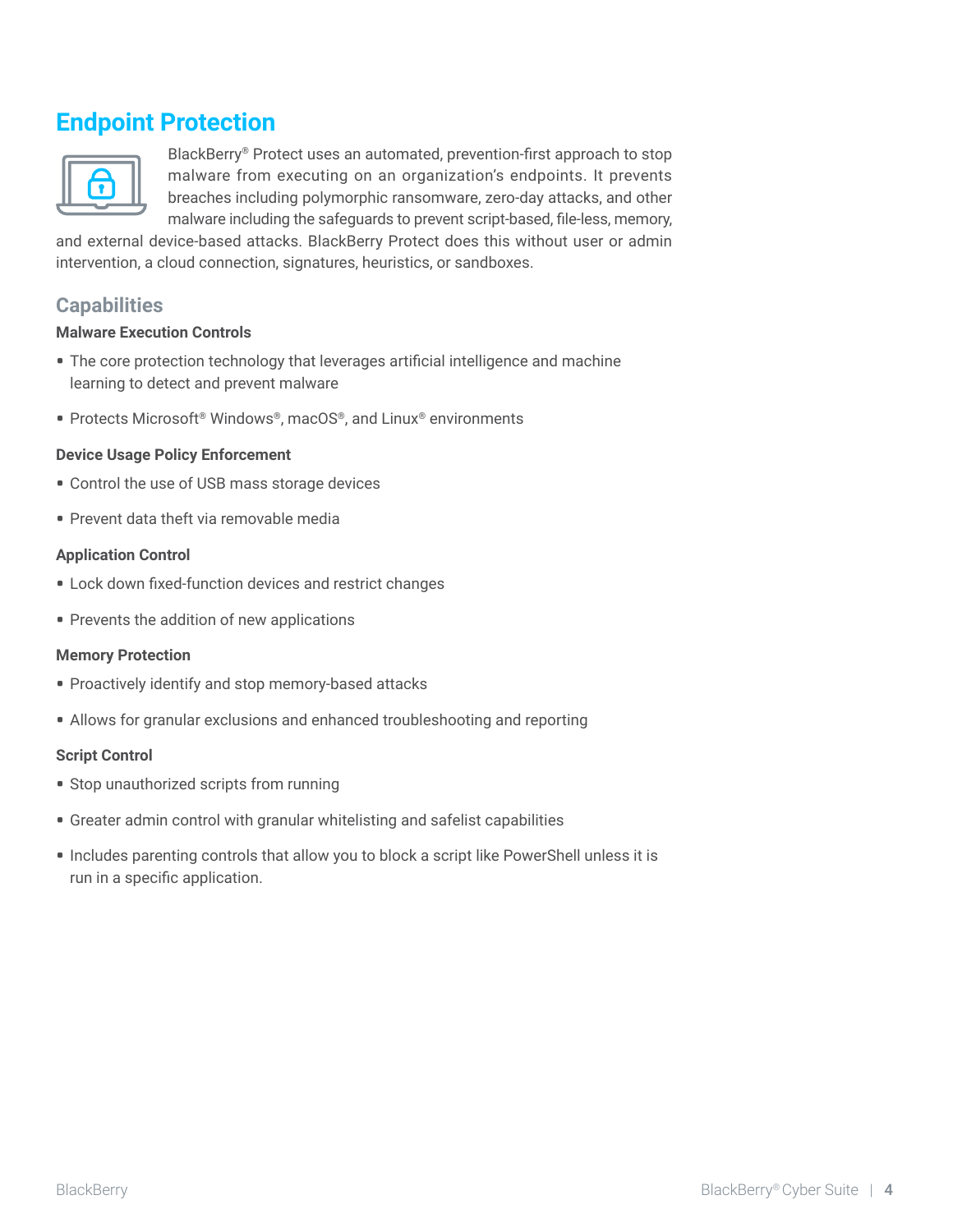# **Endpoint Detection and Response**



BlackBerry® Optics is an EDR solution that extends the threat prevention delivered by BlackBerry Protect by using artificial intelligence to prevent security incidents. BlackBerry Optics provides true AI incident prevention, root cause analysis, smart threat hunting, and automated detection, response, and remediation capabilities. Unlike other EDR products,

BlackBerry Optics requires no significant investment in on-premises infrastructure. It does not require streaming data continuously to a cloud environment for storage and analysis nor technical expertise to operate. BlackBerry Optics and its true AI incident prevention capabilities are designed to run on the endpoint. This lightweight architecture means organizations can adopt EDR capabilities affordably with a simple user interface and automated response and remediation.

### **Capabilities**

#### **Distributed Search and Collection**

Our unique approach to data collection optimizes data gathering, search, and analysis.

#### **Consistent Cross-Platform Visibility**

With support for Microsoft Windows, macOS, and Linux endpoints, organizations can maintain situational awareness across their entire environment with one solution.

#### **Root Cause Analysis**

Web-based, on-demand, root cause analysis of attacks blocked by BlackBerry Protect as well as other interesting artifacts identified on endpoints.

#### **Enterprise-wide Threat Hunting**

Search endpoint data instantly for potential threats hiding on endpoints.

#### **Fast Incident Response**

Quickly execute incident response actions, quarantining, acquiring suspicious files, and/or isolating compromised endpoints from the network.

#### **Dynamic Threat Detection**

Automates potential threat discovery, in real time, using custom and curated detection rules.

#### **Cloud enabled but not cloud dependent**

Provides the local intelligence on each endpoint so you are not reliant on connectivity or human intervention.

#### **Remote Response**

Provides an interface to intuitively and interactively execute scripts and run traditional or native commands on systems to quickly triage and see the results of those commands in near-real-time.

#### **Automated Response**

Automates remediation of malicious events across your infrastructure

#### **Custom Response**

Customize automated response actions associated with rule sets to eliminate the dwell time.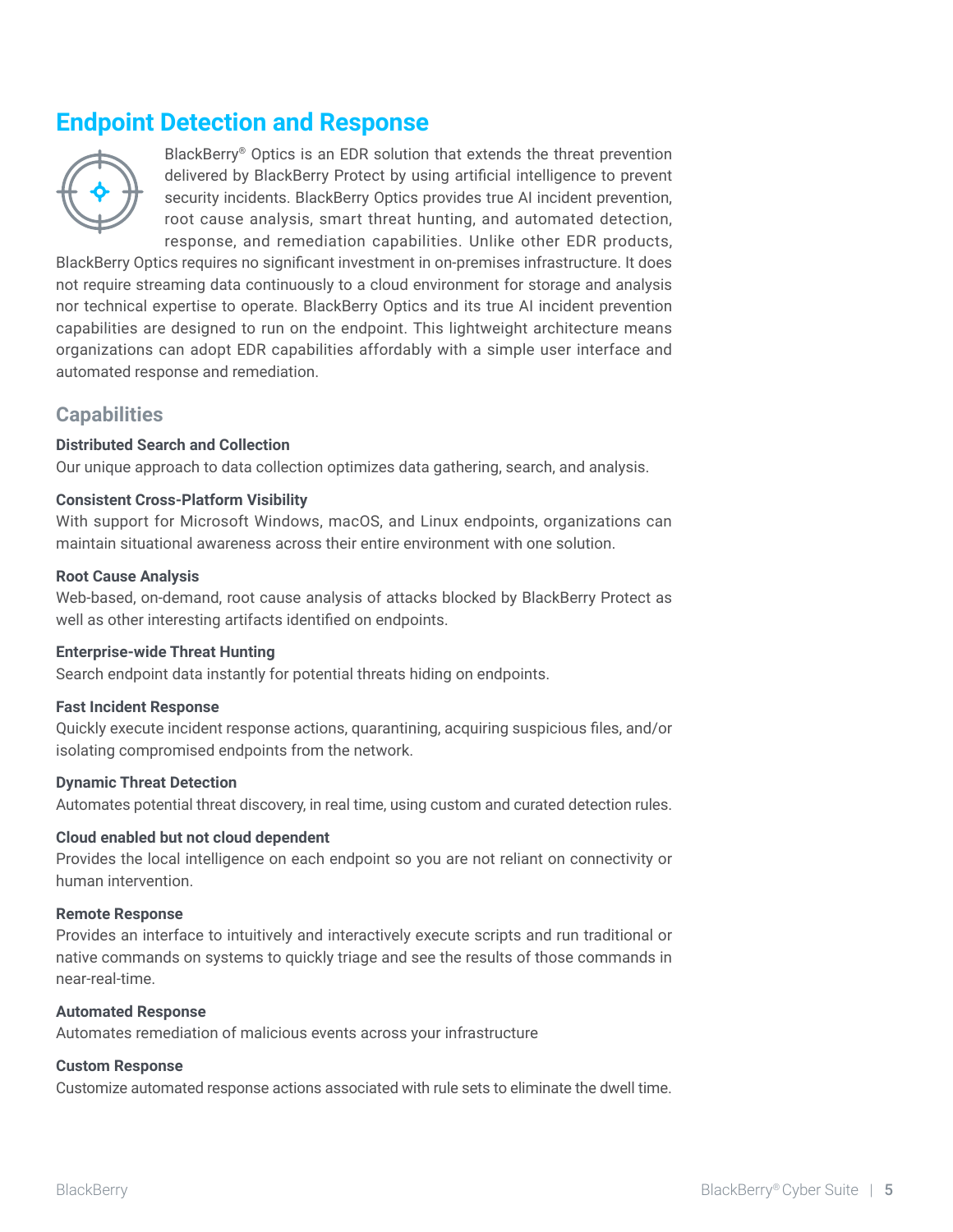# **Mobile Threat Defense**



BlackBerry Protect on mobile is a mobile threat defense (MTD) solution that augments the security baseline provided by BlackBerry® UEM. It prevents, detects and remediates malicious threats at the device and application levels. It combines the mobile endpoint management capabilities of

BlackBerry UEM with advanced AI-driven threat protection. BlackBerry Protect on mobile allows mobile devices to stay in front of malicious cyber-attacks in a Zero Trust environment.

### **Capabilities:**

#### **iOS® Sideloaded Application Detection**

Sideloaded applications are immediately detected and scanned.

#### **Android™ Malware Scanning**

#### **BlackBerry UEM App Store with Android and APK Malware Scanning**

All applications in the BlackBerry UEM app store, including custom partner and customer applications, are scanned and protected against malware.

#### **Phishing and Malicious URL Detection**

BlackBerry Protect's AI constantly works to understand what malware or malicious URLs look like and which might have embedded phishing elements.

#### **Offline Protection for Android and iOS**

#### **iOS App Integrity Checking for BlackBerry® Dynamics™ SDK Apps:**

BlackBerry Protect assures integrity of applications built on the BlackBerry Dynamics SDK platform, ensuring only secure apps are brought onto devices. It also prevents any tampering of BlackBerry® applications.

#### **Integrated Dashboard Reporting**

End-user monitoring and alerting through the BlackBerry UEM dashboard and notifications allows analysts to quickly remediate malware and hacking events in real time.